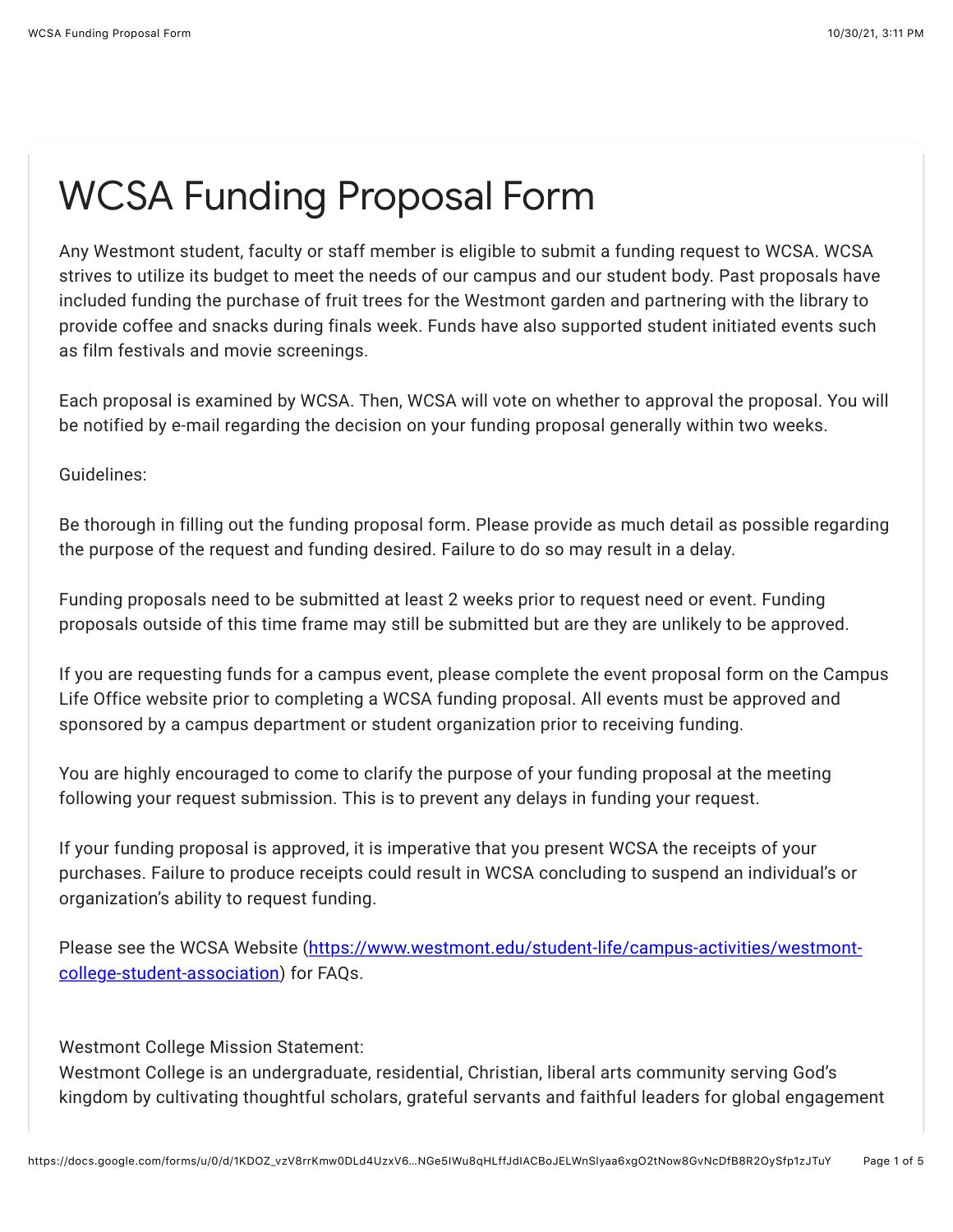with the academy, church and world.

WCSA Mission Statement:

WCSA is the voice that represents the diverse views, beliefs, needs, and desires of our student body. We seek to unify faculty, staff, administration, and students by promoting communication and initiating change at Westmont College.

Group Name \*

White Students for Racial Justice

Contact Person \*

Theo Patterson

Contact Email \*

tpatterson@westmont.edu

Project Name \*

WRJ Sweatshirts

Department Affiliation \*

Intercultural Program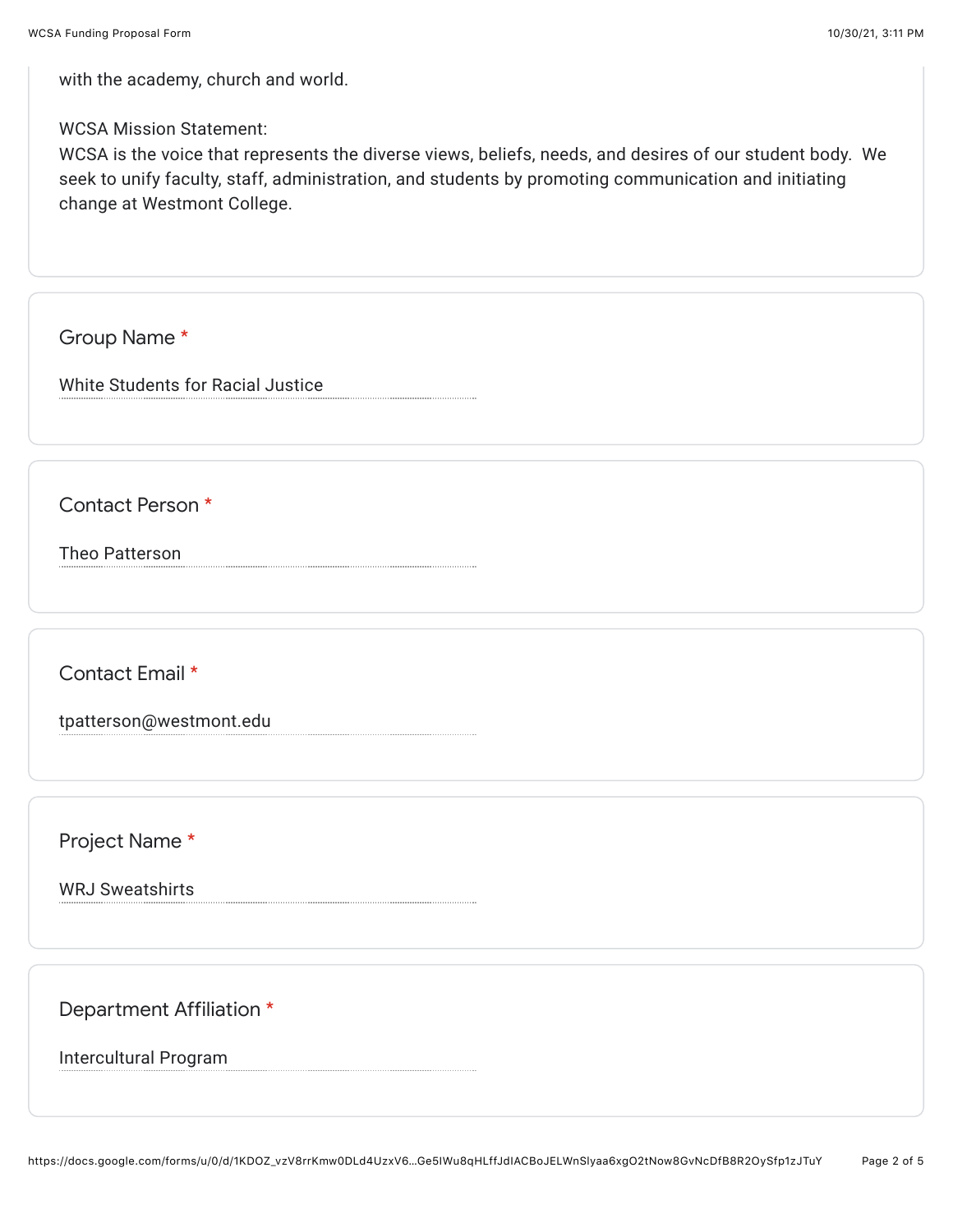Yes

 $\odot$  No

| Proposal Date *                                 |  |  |
|-------------------------------------------------|--|--|
| <b>MM</b><br>DD<br>YYYY                         |  |  |
| 10 / 28 / 2021                                  |  |  |
|                                                 |  |  |
|                                                 |  |  |
| Project Date *                                  |  |  |
| MM DD<br>YYYY                                   |  |  |
| 11 / 10 / 2021                                  |  |  |
|                                                 |  |  |
|                                                 |  |  |
| Is the event open to the entire student body? * |  |  |

| Has your group submitted a funding proposal before? * |
|-------------------------------------------------------|
| Yes                                                   |
| No                                                    |
|                                                       |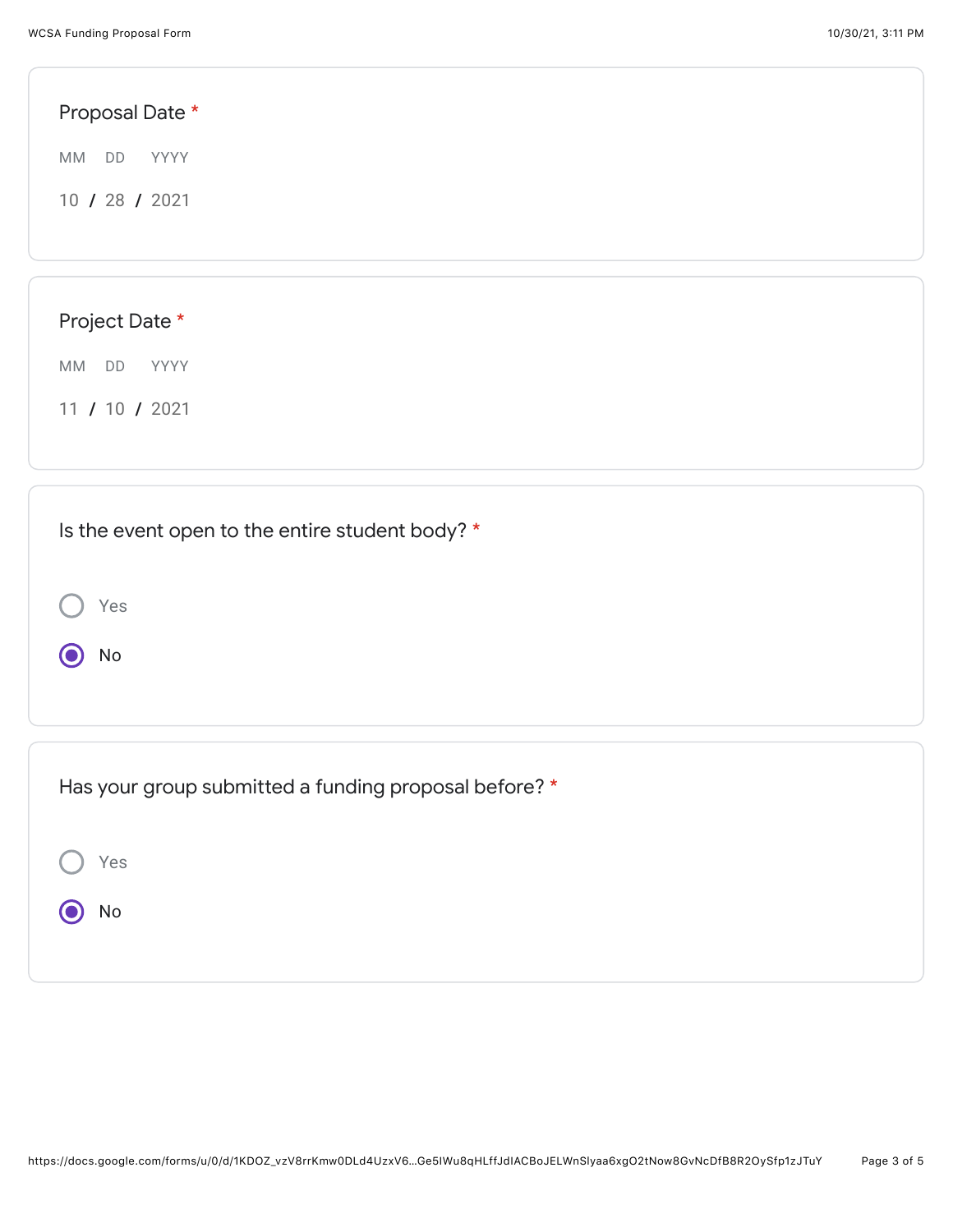If yes, when?

NA

Describe the nature of your project (Target population, number of students involved, length of project, etc.) \*

WRJ is looking to buy 32 crewneck sweatshirts for our constituents from Custom Ink. The grand total cost with shipping and tax is \$1452 and we would love to be able to use about half of our WRJ budget ~\$452 to cover the sweatshirts and use the rest of our money to buy food for our fall and spring outreach events and/or possibly order stickers at a future date. Our timeline is flexible but we would love to get the sweatshirts to our constituents before the end of the fall semester.

What do you hope to achieve with this project? \*

We hope that these sweatshirts will help continue to foster a dedicated anti-racist community at Westmont and promote solidarity with students of color on campus. This is the second time that WRJ has created merch since we changed our org name in December 2019. All except 2 WRJ members who were able to get those shirts have graduated and many were unable to get one because the pandemic erupted right as the orders were going out.

How much money are you requesting from WCSA? Please provide an itemized budget (item, price, and total amount). \*

We are requesting \$1000 from WCSA to be coupled with \$452 from WRJ's budget which will cover the total cost as well as shipping and tax for the 32 Sweatshirts. Each Sweatshirt price is \$45.38.